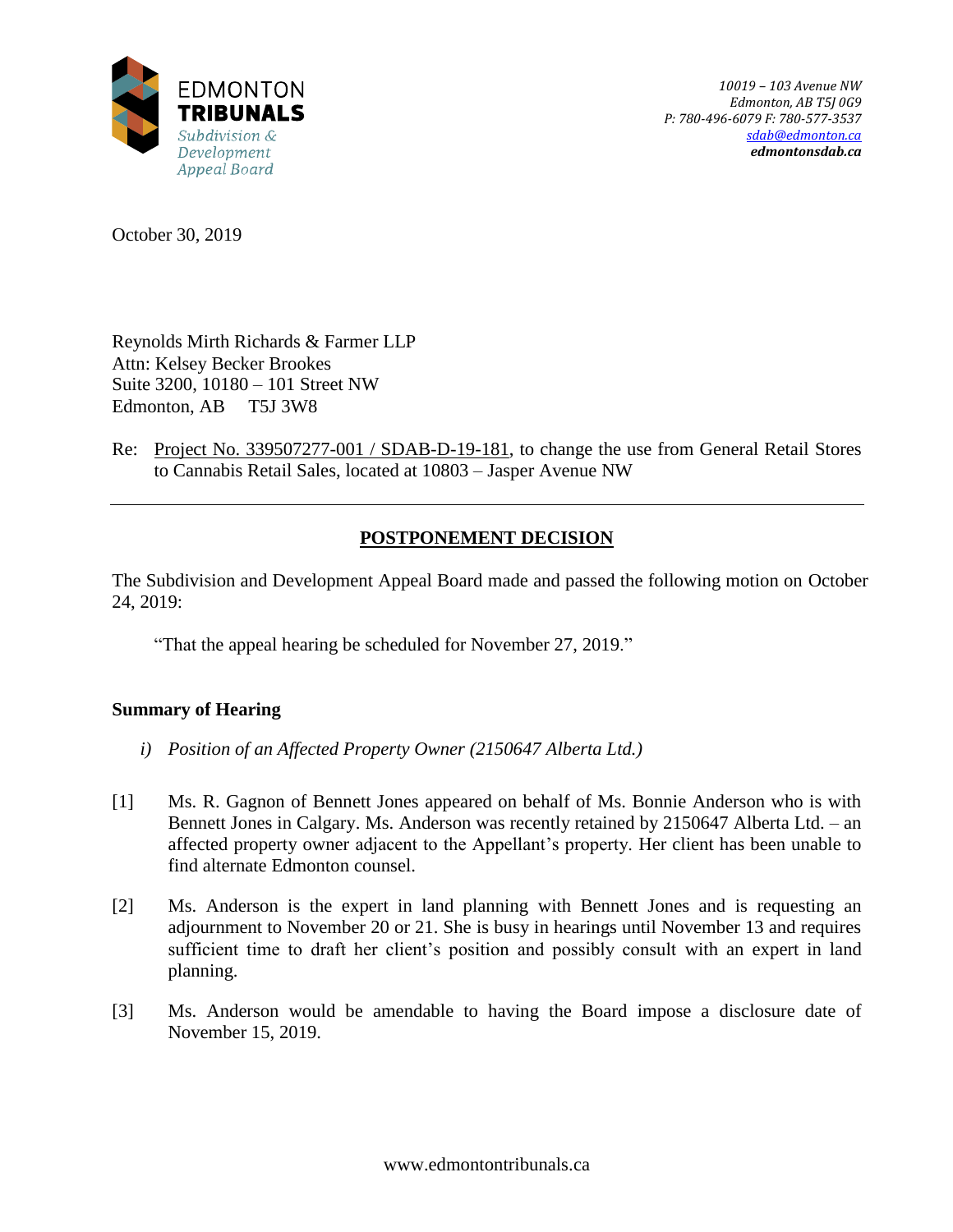- *ii) Position of the Appellant, CC Growth Corp.*
- [4] Ms. Becker Brookes of RMRF appeared to represent the Appellant, CC Growth Corp. They are opposing the adjournment request.
- [5] The original appeal was filed by another law firm and she was also retained very recently; however, she is prepared to proceed today.
- [6] While she understands that this is a first request for an adjournment, she reminded the Board that the *Municipal Government Act* outlines very short timelines for handling SDAB appeals. It is the intention that these matters move quickly as developers are waiting on these decisions.
- [7] Her client has an offer to lease with Procura and this landlord has already given the Appellant an extension to November 12, 2019.
- [8] If the Board is inclined to grant an adjournment, Ms. Becker Brookes asks that it be set down for next week which would allow her client to have a decision by November 12, 2019, ensuring that they do not lose their space. This also allows the Board to meet its 5 day notification period.
- [9] Ms. Anderson is requesting an adjournment of 4 weeks which is much more time than is required. While it was stated that Ms. Anderson does the majority of planning work, Bennett Jones is a large firm and there should be other lawyers available to assist with drafting submissions.
- [10] A filing date of November 15 provides the other party three weeks to provide an expert's report and allows the Appellants only a 5 day response period. If filing dates are to be imposed, there should be sufficient time for both parties to respond.
- [11] Ms. Becker Brookes provided other dates that she would be available if the Board extends the postponement time past next week:
	- (a) Tuesday, November 12 or Friday November 15
	- (b) Wednesday, November 27 or Thursday, November 28
	- *iii) Position of the Development Officer, I. Welch*
- [12] The City does not take a position regarding a Postponement.
- [13] Mr. Welch would be available on November 20 or 21 or on November 27.
	- *iv) Rebuttal of the Affected Property Owner*
- [14] Ms. Gagnon was able to confirm that Ms. Anderson would be available to attend a hearing November 27 or November 28. She is reluctant to proceed November 13 or 14 as an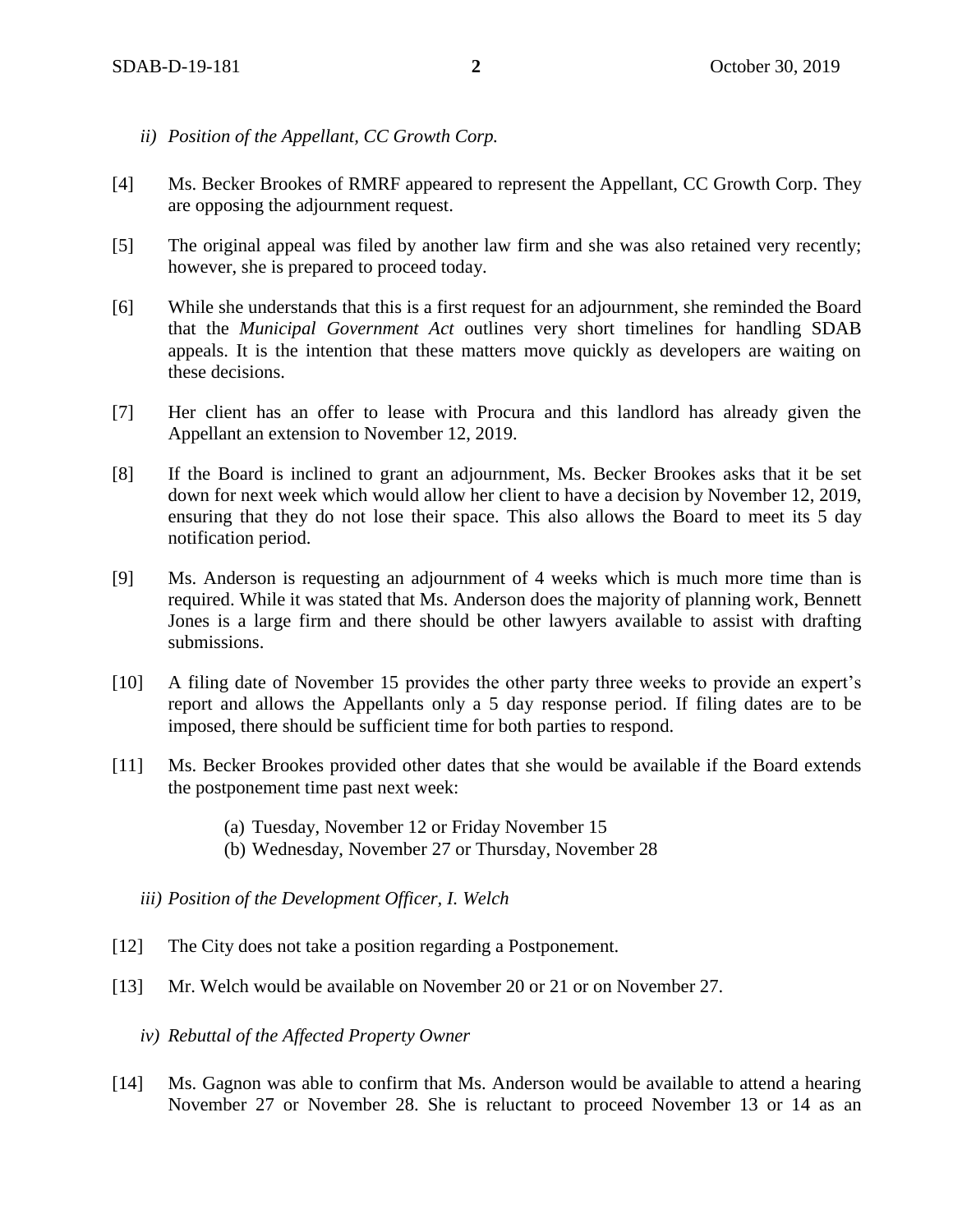affected party ought to be granted an opportunity to provide complete submissions. This would not be possible on such a short basis.

# **Reasons for Decision**

- [15] The Board has postponed the hearing to November 27, 2019, as all parties confirmed they would be available on that date and this would provide all parties a chance to have a full and wholesome hearing.
- [16] The Board heard a presentation from the Appellant that the lease offer requires them to secure a Development Permit by November 12, 2019. The Board appreciates that the date of November 12 will not be met in granting this adjournment, but the Board needs to ensure fairness of process and that all parties are heard. The Development Permit is currently refused.
- [17] The Board must also consider that the Development Permit goes with the land and not the Applicant; therefore, it is important for all parties to provide a proper presentation in order for the Board to make an informed decision.
- [18] Detailed presentations are to be provided to the Board with sufficient time for all parties to review them prior to the hearing.

Mr. V. Laberge, Presiding Officer Subdivision and Development Appeal Board

cc: Development  $& Zoning$  Services – I. Welch / H. Luke Development & Zoning Services – S. Chow / I. Welch / A. Hameed / R. Tardiff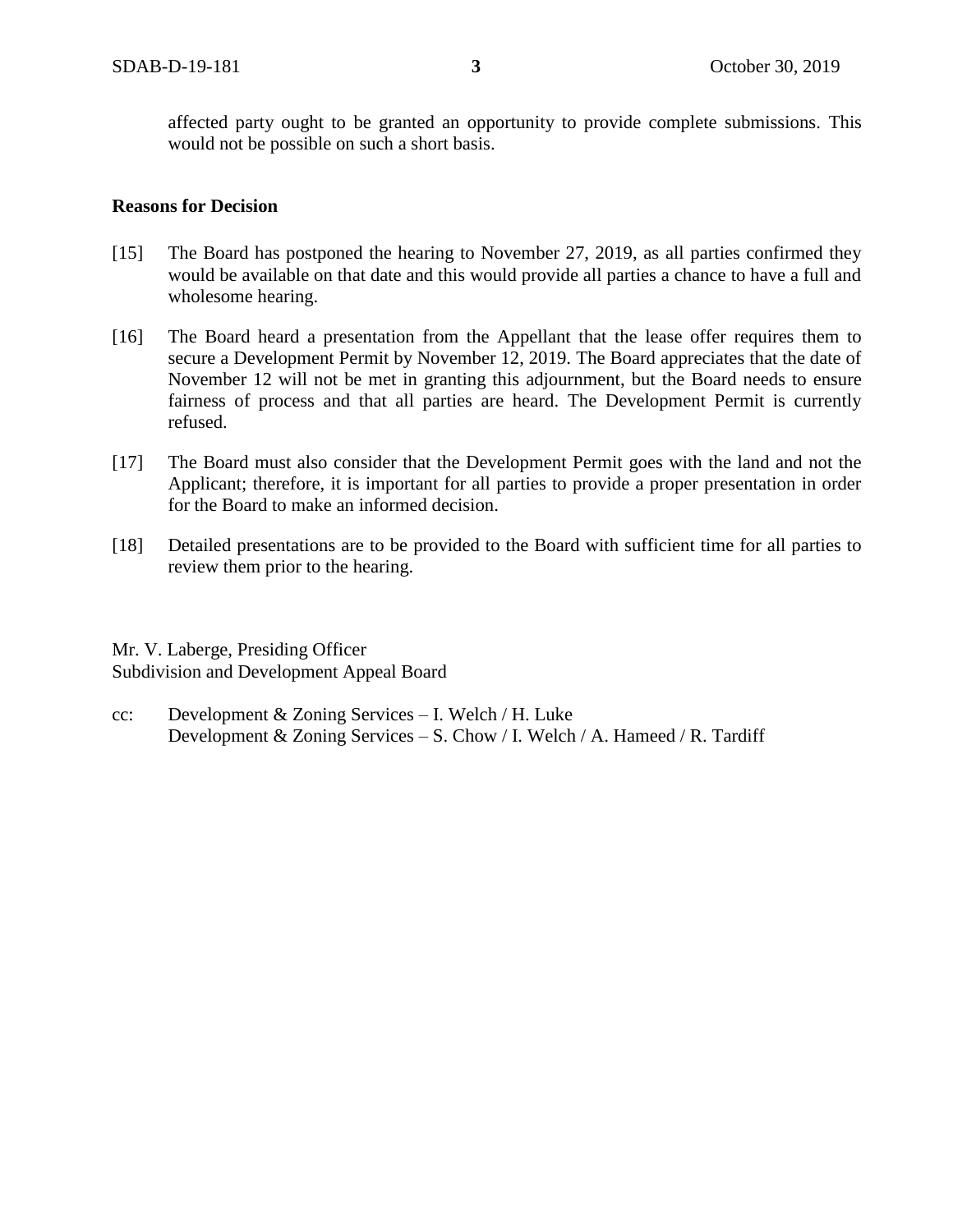

*10019 – 103 Avenue NW Edmonton, AB T5J 0G9 P: 780-496-6079 F: 780-577-3537 [sdab@edmonton.ca](mailto:sdab@edmonton.ca) edmontonsdab.ca*

October 30, 2019

Miller Thomson Attn: Mr. R. Noce 2700, 10155 – 102 street Edmonton, AB T5J 4G8

Re: Project No. 325857215-001 / SDAB-D-19-182, to install one (1) Fascia Minor Digital Onpremises Sign (6.29 metres by 3.57 metres facing North) (Garage 104), located at 6528 -104 Street NW

# **POSTPONEMENT DECISION**

The Subdivision and Development Appeal Board made and passed the following motion on October 24, 2019:

"That the appeal hearing be scheduled for November 20, 2019, at 9:00 a.m."

# **Summary of Hearing**

- *i) Position of the Appellant, Garage 104*
- [1] Mr. Noce of Miller Thomson LLP appeared on behalf of Garage 104 and provided some background information. The business owner, Mr. Powley, was also present.
- [2] Mr. Noce recently filed an appeal on a Stop Order that was issued to his client regarding this same sign. All parties agreed that the Stop Order appeal be postponed to allow Garage 104 to move forward with a Development Permit application. His client was also issued a fine from the City of Edmonton which is scheduled to be heard in the Provincial Court of Alberta on November 6, 2019.
- [3] The appeal regarding today's refused Development Permit was originally filed by Ad Max, the sign company, and Mr. Noce was not retained until this past Monday, October 21, 2019. The original Appellant did not submit any supporting documents and Mr. Noce has not had sufficient time to prepare a submission as the issues are of a technical and legal nature. He is in no position to proceed today.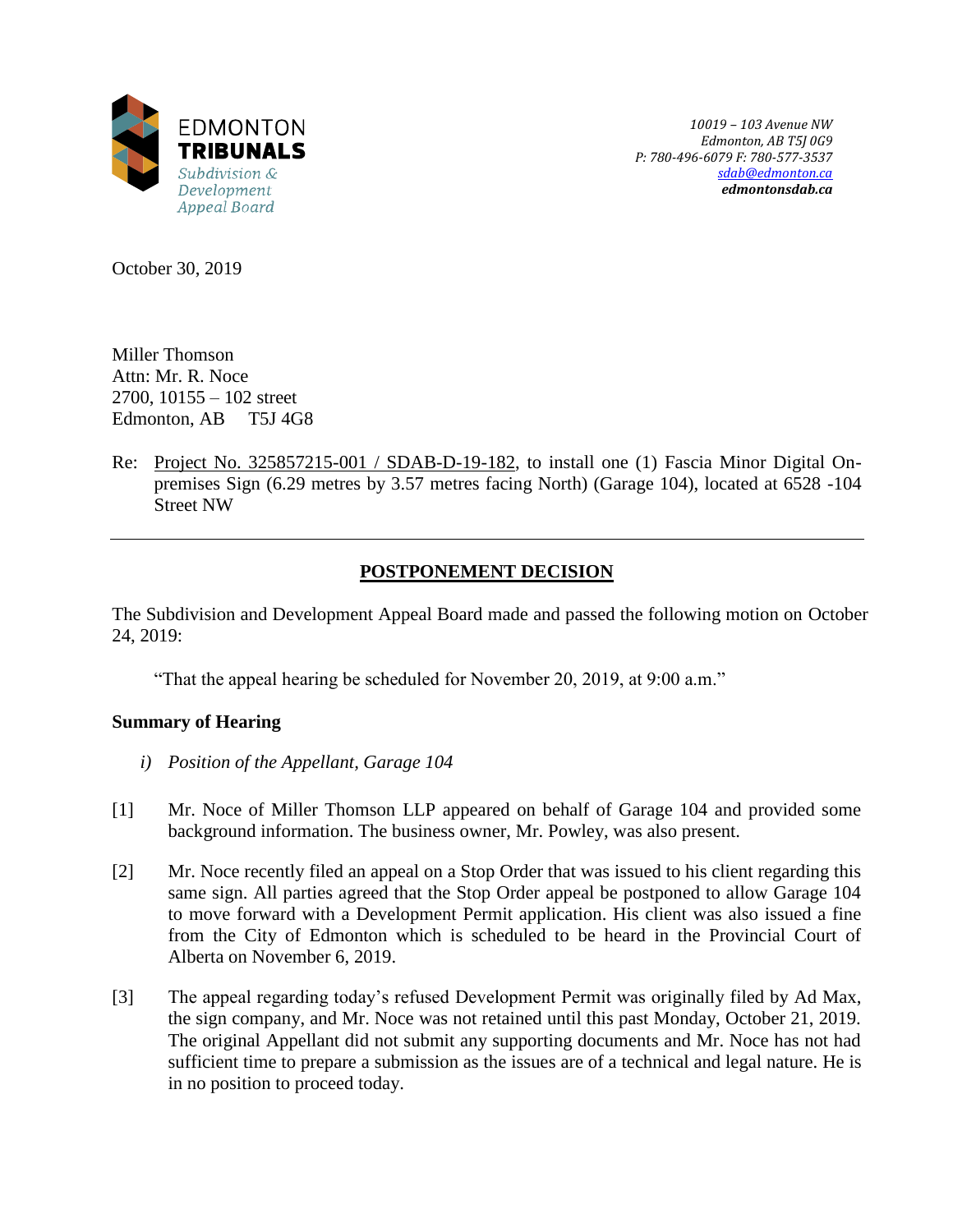- [4] Mr. Noce did not plan to attend today's Postponement hearing as his client had received an e-mail from the SDAB stating that the Appellant's attendance would not be required. It was not until late yesterday afternoon that the SDAB left a message for Mr. Noce and spoke with Mr. Powley advising that they must attend the scheduled hearing.
- [5] No property or life is at risk if a postponement is granted. His client just wants the opportunity for the Board to have all of the facts prior to making a decision.
- [6] Mr. Noce would be able to have his supporting materials filed by November  $8<sup>th</sup>$ . It was determined that the first date that both his client and Mr. Noce are available is November 20, 2019.
	- *ii) Position of the Development Authority, B. Noorman, H. Luke, B. Bolstad*
- [7] Ms. Noorman, the Development Officer who issued the refusal, had given the SDAB advance notice that she was not available on the originally scheduled date and the hearing was postponed until today. It was not until yesterday that the Development Authority found out about the Postponement Request as it had been e-mailed to Ms. Noorman in her absence.
- [8] The e-mail from the SDAB to the Appellants appears to be contradictory saying that the postponement request would be heard today but there was no need to attend.
- [9] Ms. Noorman and the city are prepared to proceed today. However, if the Board does grant a postponement, the City requests that the sign be de-energized until the appeal is heard. The conditions of an earlier SDAB decision regarding this sign have not been complied with and third party advertising is being displayed on the sign.
- [10] Ms. Noorman and Mr. Bolstad confirmed that they would be available to attend a hearing on November  $20<sup>th</sup>$  at 9:00 a.m. should the Board grant a postponement.
	- *iii) Rebuttal of the Appellant*
- [11] An interim direction to de-energize the sign would be contrary to the process being followed today which is to deal with the postponement request.
- [12] Mr. Noce's client assured the Board that the sign is no longer being used for third party advertising and only his own business is being advertised.

#### **Reasons for Decision**

- [13] The Appellant's legal counsel was before the Board and requested time to prepare for the hearing and has suggested a hearing date of November 20, 2019, at 9:00 a.m. After hearing from all of the affected parties regarding available dates, the Board has agreed to set this matter for November 20, 2019.
- [14] This is the first request for a postponement by this Appellant.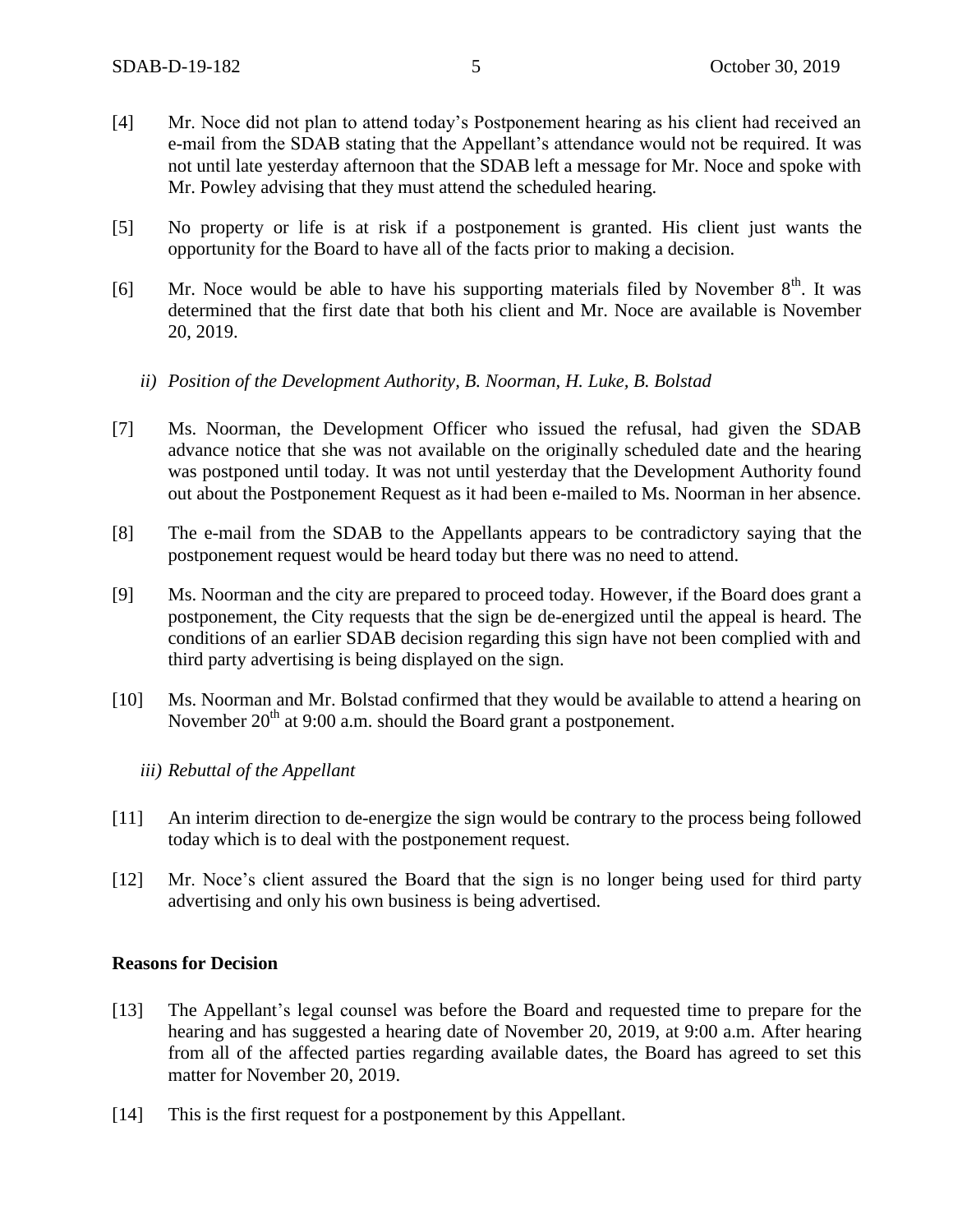- [15] The Board is aware of other matters being dealt with by this Applicant including a Stop Order and a fine; however, these and are not being considered in granting this adjournment.
- [16] The Board accepts legal counsel's presentation that the issues contained within this appeal are of a technical and legal nature and some time is required to prepare for a hearing.
- [17] The Board was also asked to consider the de-energizing of the sign in the interim. The Board has determined that granting such a condition would be conveying components of issuing a Stop Order and this Board was not presented with any evidence with regard to those matters.
- [18] The Board recognizes the Appellant's submissions that no off-premises advertising is currently being displayed on that sign; however, the Board cannot deal with enforcement issues.
- [19] For the above reasons, the adjournment is granted.

Mr. V. Laberge, Presiding Officer Subdivision and Development Appeal Board

cc: City of Edmonton, Development & Zoning Services - B. Noorman / H. Luke / B. Bolstad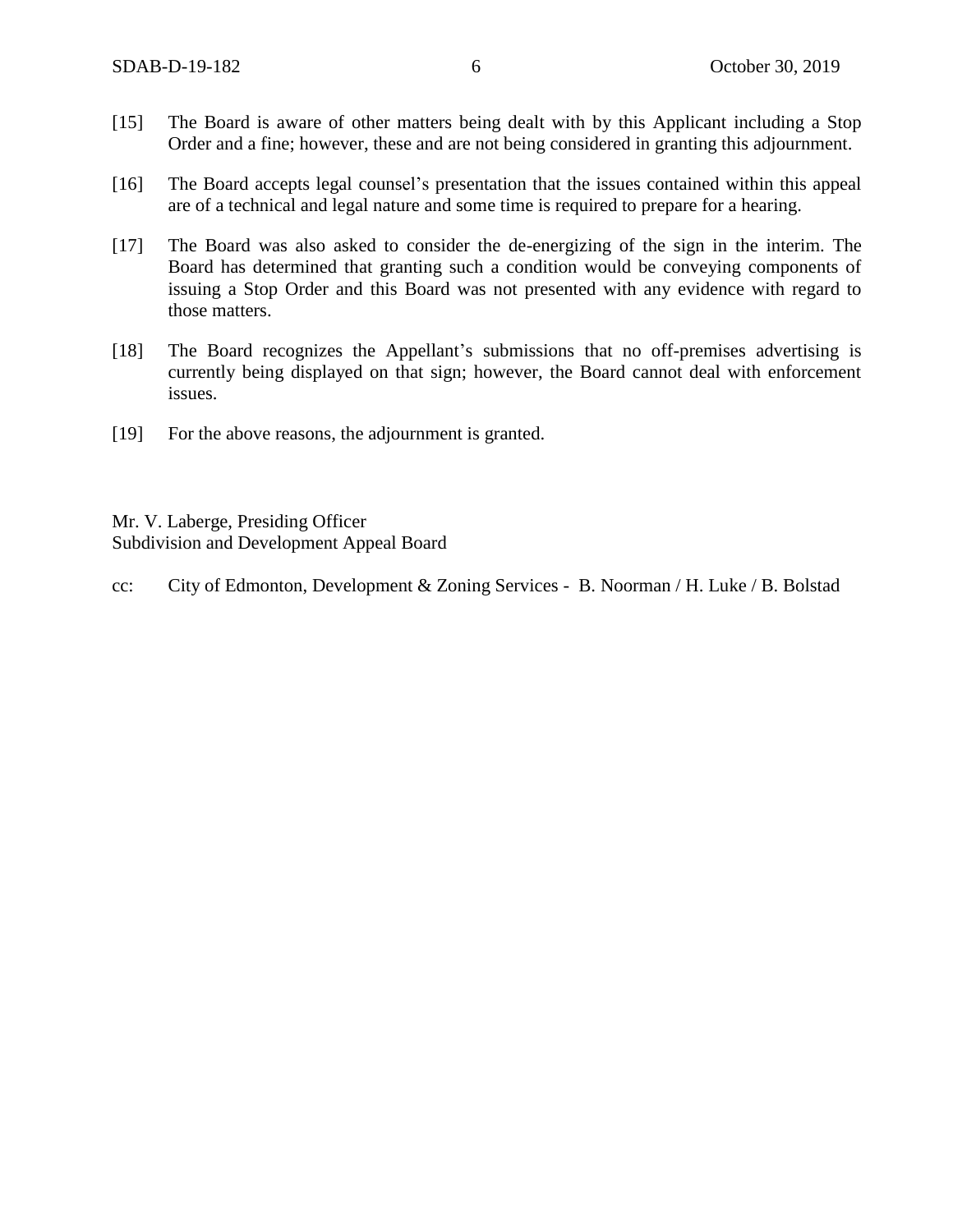

# **SDAB-D-19-153**

# **Application No. 323977703-001**

An appeal to construct a front addition and interior alterations to a Single Detached House (3rd level, add 2 bedrooms, 2 bathrooms: 1st and 2nd levels, extend living room and new front entrance; basement, extend foundation and add bonus room, NOT to be used as an additional Dwelling) was **WITHDRAWN**.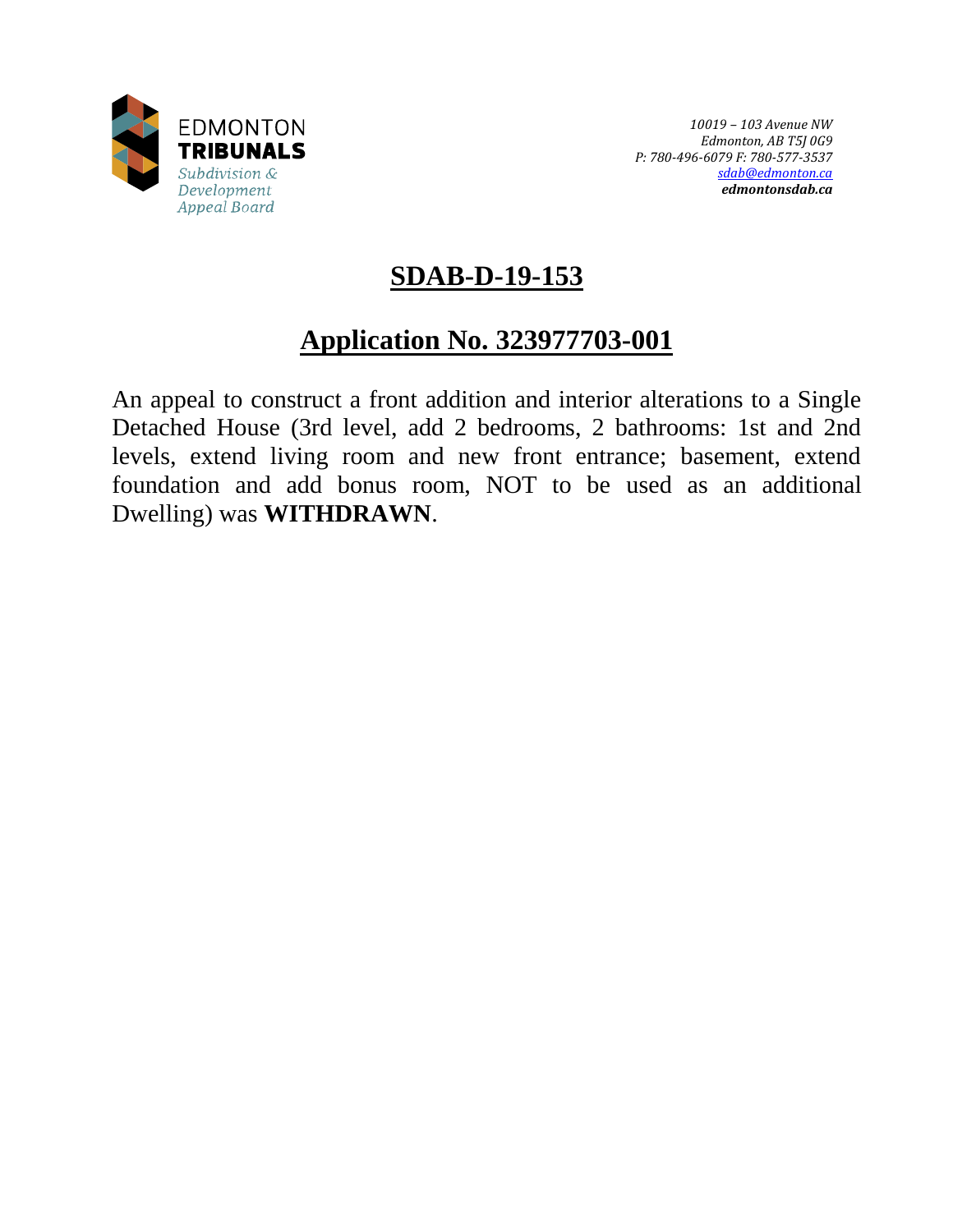# EDMONTON SUBDIVISION AND DEVELOPMENT APPEAL BOARD

# Edmonton, 2019 ABESDAB 10180

Project Number: 312403136-001

Citation: v Development Authority of the City of

Date: November 1, 2019 File Number: SDAB-D-19-180

Between:

#### **and**

The City of Edmonton, Development Authority

#### Board Members

Vincent Laberge, Presiding Officer Brian Gibson Elaine Solez Rick Hachigian Jack Jones

#### DECISION

[1] On October 24, 2019, the Subdivision and Development Appeal Board (the "Board") heard an appeal that was filed on September 30, 2019 for an application by Pattison Outdoor Advertising. The appeal concerned the decision of the Development Authority, issued on September 11, 2019, to refuse the following development:

# **To install one (1) Minor Digital On-premises Off-premises Freestanding Sign (PATTISON | Elite Real Estate Investments Inc.)**

- [2] The subject property is on Plan 1420502 Blk 13 Lot 3, located at 2341 Maple Road NW, within the DC1 Direct Development Control Provision (Charter Bylaw 18989). The Tamarack Neighbourhood Structure Plan and The Meadows Area Structure Plan apply to the subject property.
- [3] The following documents were received prior to the hearing and form part of the record:
	- Copy of the Development Permit application with attachments, proposed plans, and the refused Development Permit;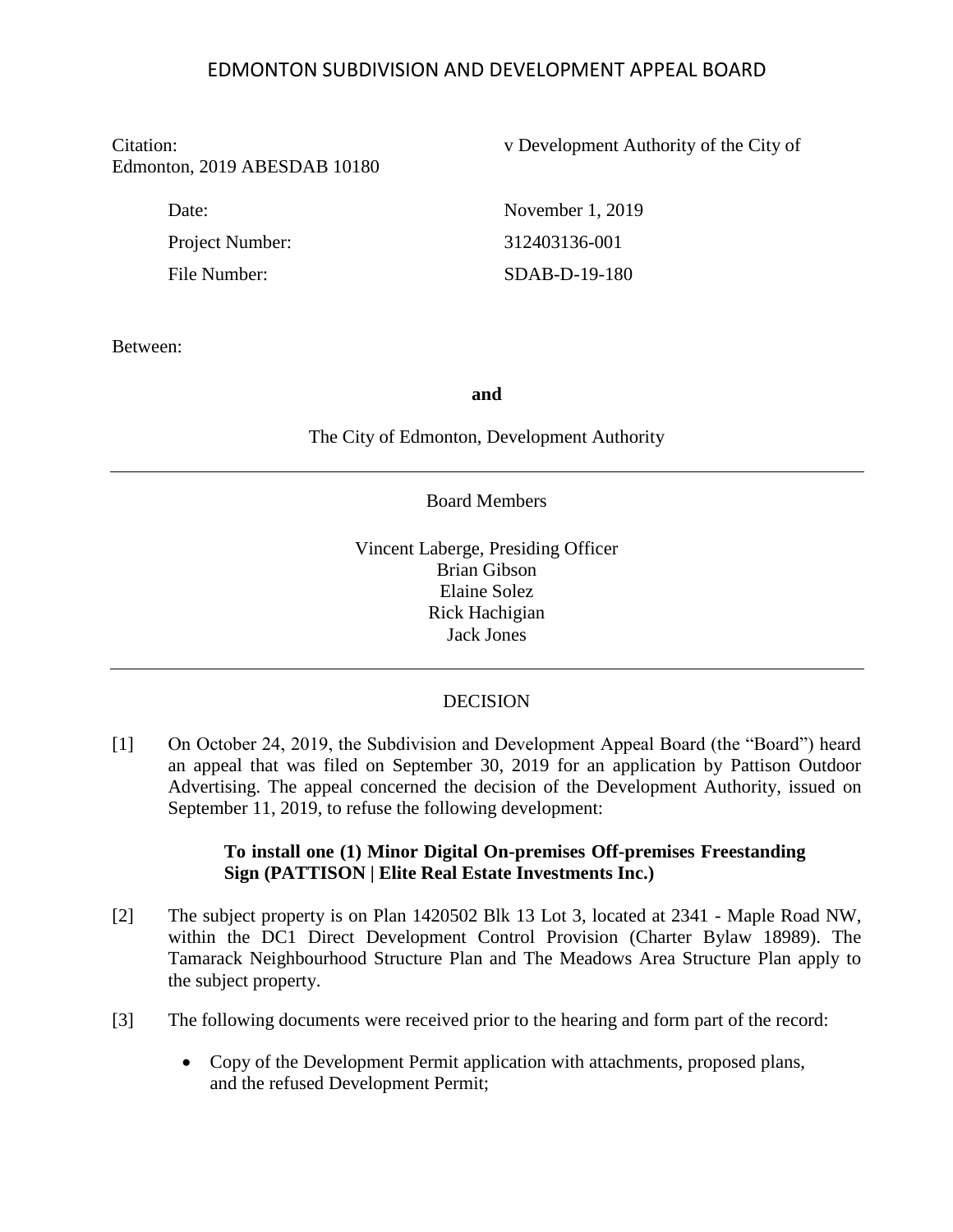- The Development Officer's written submission;
- Subdivision Planning (Transportation) memorandum; and
- Legal Counsel's written submission on behalf of the Appellant.

# **Preliminary Matters**

- [4] At the outset of the appeal hearing, the Presiding Officer confirmed with the parties in attendance that there was no opposition to the composition of the panel.
- [5] The Presiding Officer outlined how the hearing would be conducted, including the order of appearance of parties, and no opposition was noted.
- [6] The appeal was filed on time, in accordance with section 686 of the *Municipal Government Act*, RSA 2000, c M-26 (the "*Municipal Government Act*").

# **Summary of Hearing**

- *i)* Position of Mr. J. Murphy, Legal Counsel for the Appellant, Pattison Outdoor Advertising
- [7] The Development Officer did not follow the directions of Council when the decision was rendered. The Development Officer used the wrong Direct Control Bylaw in her decision when she referred to Bylaw 18820 from April 29, 2019 that was superseded on July 3, 2019 by Bylaw 18820, and finally superseded by Bylaw 18989 on August 26, 2019.
- [8] The Development Officer used the correct Sign Schedule for the DC1 before it was changed from Schedule 59D to 59E. The current Bylaw refers to Schedule 59E.
- [9] In the Development Officer's reasons for refusal, it was indicated that the proposed Minor Digital On-premises Off-premises Sign is contrary to section 4.1 of the DC1.
- [10] In his opinion, you cannot have a permitted use that is contrary to the DC1 Bylaw. They are permitted if they comply.
- [11] TAB 3 of Mr. Murphy's submission was referenced to show the applicable Sign Schedule 59E and that the proposed sign complies completely with those regulations.
- [12] The DC1 Bylaw states that Signs shall comply with Schedule 59E and if it does not comply, the Board cannot grant a variance.
- [13] Section 59.2(21) of the *Edmonton Zoning Bylaw* states:

Any Sign Use that is a Freestanding Sign shall have a minimum 45.0 metres radial separation distance from any other Sign Use that is a Freestanding Sign on the same Site. This separation distance does not apply to different Sign Uses that are co-located on the same Freestanding Sign structure.

[14] The first survey was referenced to show the proposed sign location. The sign will be flat to the adjacent street and that is what the Development Officer preferred during consultation.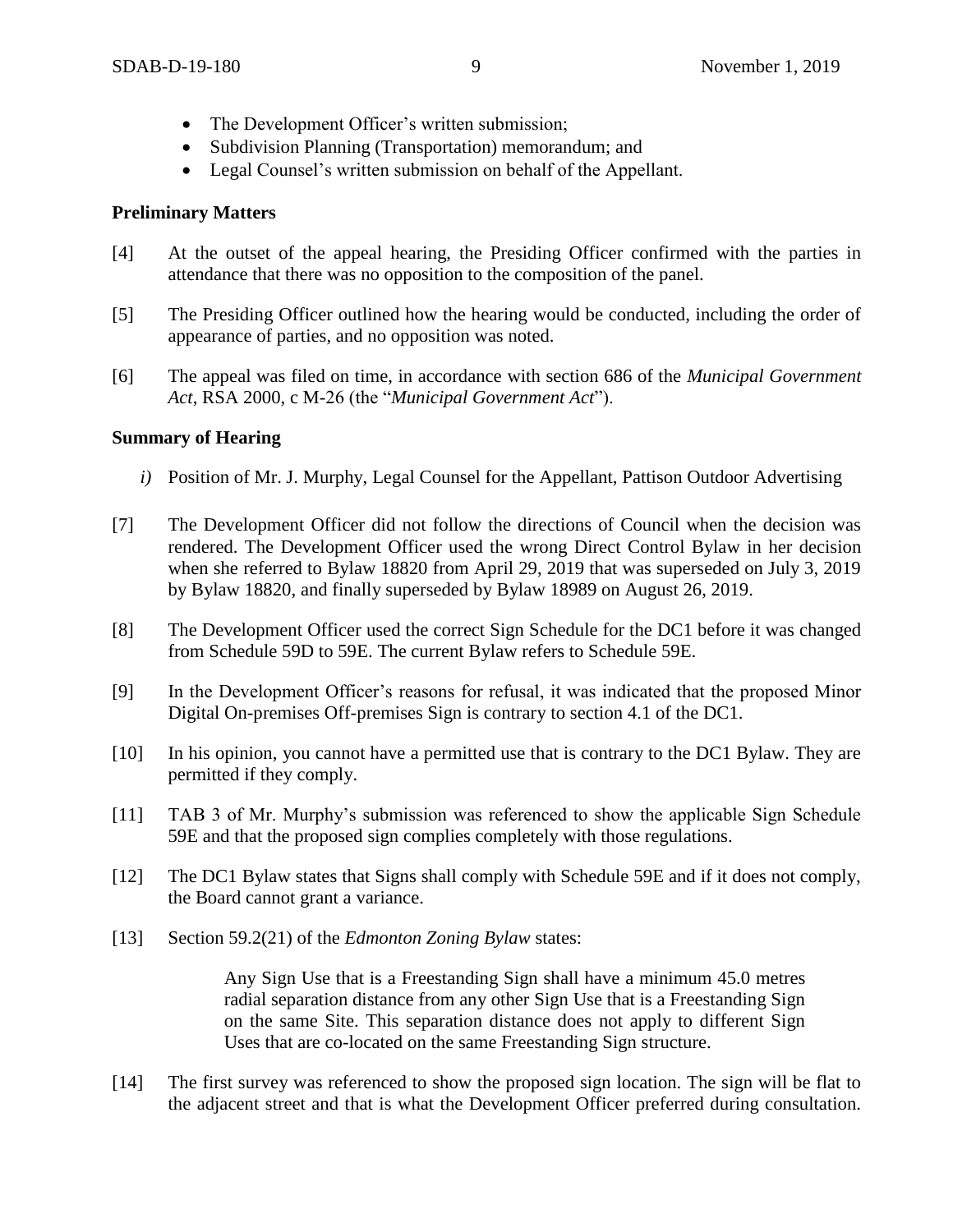However, the only way to make the sign flat at this location would require a variance to section 59.2(21). (TAB 5).

- [15] The property is not square and the sign is located on the side where the property bends.
- [16] The second survey was referenced to show an alternate location for the sign which would be a permitted use but would be an undesirable location for a sign. (TAB 5). The Appellant would prefer to have a straight sign than have it angled.
- [17] Mr. Murphy referred to a photograph showing the two sign locations. (TAB 5).
- [18] The sign locations are in the lower quadrant at the southwest intersection of the property which is 250 metres behind a public utility lot that is treed so there would be no impact on residential properties.
- [19] The Development Officer suggested that the sign should be angled so it does not impact the residential area. In order to do that they have to place the sign at the location they are proposing.
- [20] No letters were received in opposition to the proposed development, Subdivision Planning (Transportation) did not have an objection, and the distance between the on-site signs is minimal.
- [21] The Board cannot have any greater powers of the Development Officer which is in section 11 of the *Edmonton Zoning Bylaw* (TAB 9). Both the Development Authority and the Board have the same powers and the Board must consider hardship when granting a variance.
- [22] The Board has the same limits as the Development Officer under section 11.4(1)(a) of the *Edmonton Zoning Bylaw* that states:
	- 1. In approving a Development Permit Application pursuant to Section 11.3, the Development Officer shall adhere to the following:
		- a. a variance shall be considered only in cases of unnecessary hardship or practical difficulties peculiar to the Use, character , or situation of land or a building, which are not generally common to other land in the same Zone.
- [23] The property line is not straight and in order to meet the setback they have to place the sign at an angle.
- [24] Mr. Murphy referred to section 12.3 of the *Edmonton Zoning Bylaw*, for a Class A Permitted Development. Applications for signs, on sites regulated by a Direct Control Provision and conforming to that provision shall also be considered a Class A Permitted Development.
- [25] The Board is required to follow the directions of Council. In the Court of Appeal decision *Garneau Community League v Edmonton (City)*, 2017 ABCA 374, the Court stated that the Board does not have any powers that are greater than the Development Authority in a Direct Control District.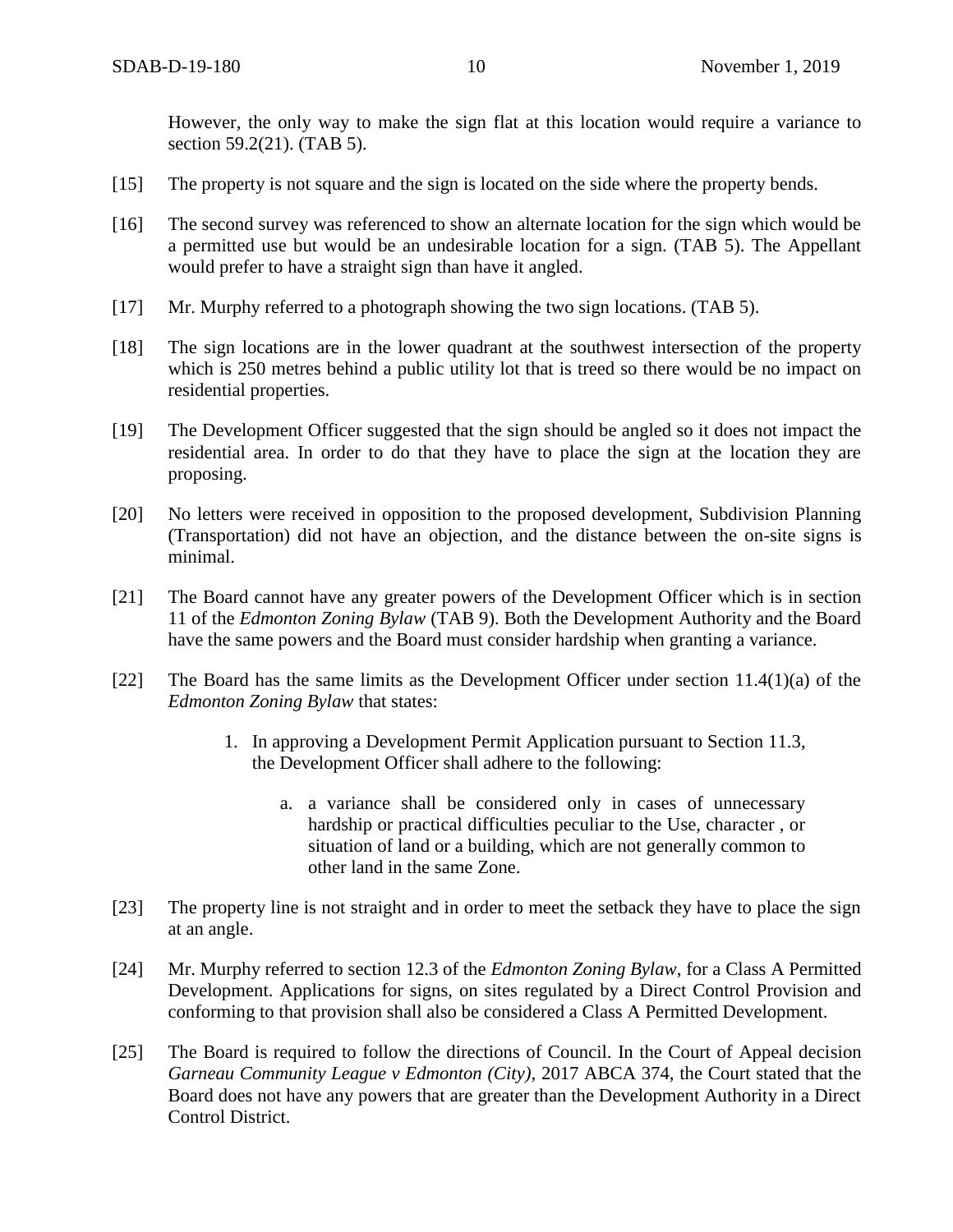- [26] The legislation says that if the Development Authority failed to follow the directions of Council in its decision it is up to the Board to make the decision.
- [27] The Development Officer has the authority to grant a variance under section 59.2(21) of the *Edmonton Zoning Bylaw*.
- [28] In his opinion, the sign face will be farther from the residential neighbourhood if it is moved to the preferred proposed location that was refused by the Development Officer.
- [29] Mr. Murphy provided the following information in response to questions by the Board:
	- a. The walkway was determined based on the site layout.
	- b. Locating the sign to comply with section 59.2(21) is a hardship with the existing sidewalk and site layout.
	- c. There are no other setback issues with the sidewalk being there.
	- d. Subdivision Planning (Transportation) does not have an issue with the alternate location for the sign.
	- *ii)* Position of the Development Officer, Ms. K. Mercier
- [30] The Development Authority did not appear at the hearing and the Board relied on Ms. Mercier's written submission.

#### **Decision**

- [31] The appeal is ALLOWED and the decision of the Development Authority is REVOKED. The development is GRANTED as applied for to the Development Authority, subject to the following CONDITIONS:
	- 1. The permit will expire on November 8, 2024.
	- 2. The proposed Minor Digital On-premises Off-premises Freestanding Sign shall comply in accordance with the approved plans submitted.
	- 3. Ambient light monitors shall automatically adjust the brightness level of the Copy Area based on ambient light conditions. Brightness levels shall not exceed 0.3 footcandles above ambient light conditions when measured from the Sign face at its maximum brightness, between sunset and sunrise, at those times determined by the Sunrise/ Sunset calculator from the National Research Council of Canada; (Reference Section  $59.2(5)(a)$
	- 4. Brightness level of the Sign shall not exceed 400 nits when measured from the sign face at its maximum brightness, between sunset and sunrise, at those times determined by the Sunrise/Sunset calculator from the national research Council of Canada; (Reference Section 59.2(5)(b))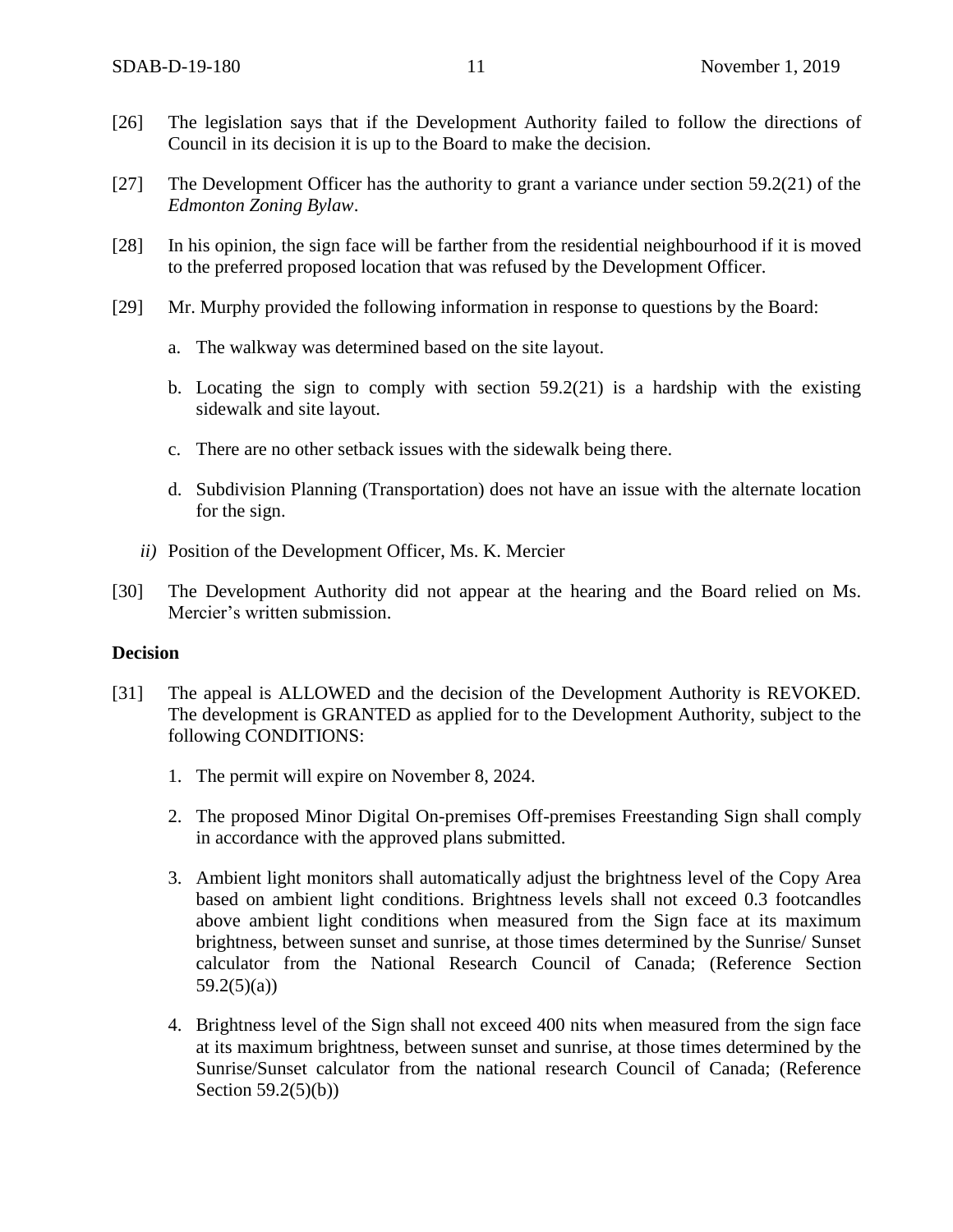- 5. Minor Digital On-premises Off-premises Signs shall have a Message Duration greater than or equal to 6 seconds. (Reference Section 7.9(8))
- 6. All Freestanding Signs, Major Digital Signs, Minor Digital On-premises Signs, Minor Digital Off-premises Signs, and Minor Digital On-premises Off-premises Signs shall be located so that all portions of the Sign and its support structure are completely located within the property and no part of the Sign may project beyond the property lines unless otherwise specified in a Sign Schedule. (Reference Section 59.2(12))
- 7. The following conditions, in consultation with the Transportation department (Subdivision Planning), shall apply to the proposed Minor Digital On-premises Offpremises Sign, in accordance to Section 59.2.11:
	- a. That, should at any time, City Operations determine that the sign face contributes to safety concerns, the owner/applicant must immediately address the safety concerns identified by removing the sign, de-energizing the sign, changing the message conveyed on the sign, and or address the concern in another manner acceptable to City Operations.
	- b. That the owner/applicant must provide a written statement of the actions taken to mitigate concerns identified by City Operations within 30 days of the notification of the safety concern. Failure to provide corrective action will result in the requirement to immediately remove or de-energize the sign.
	- c. The proposed sign shall be constructed entirely within private property. No portion of the sign shall encroach over/into road right-of-way.

#### ADVISEMENT:

- 1. Should the Applicant wish to display video or any form of moving images on the sign, a new Development Application for a major digital sign will be required. At that time, City Operations will require a safety review of the sign prior to responding to the application.
- [32] In granting the development the following variance to the *Edmonton Zoning Bylaw* (the "*Bylaw*") is allowed:
	- 1. The minimum required radial separation distance of 45.0 metres from any other Sign Use that is a Freestanding Sign on the same Site per section 59.2(21) is varied to allow a deficiency of 8.5 metres, thereby decreasing the minimum radial separation distance to 36.5 metres.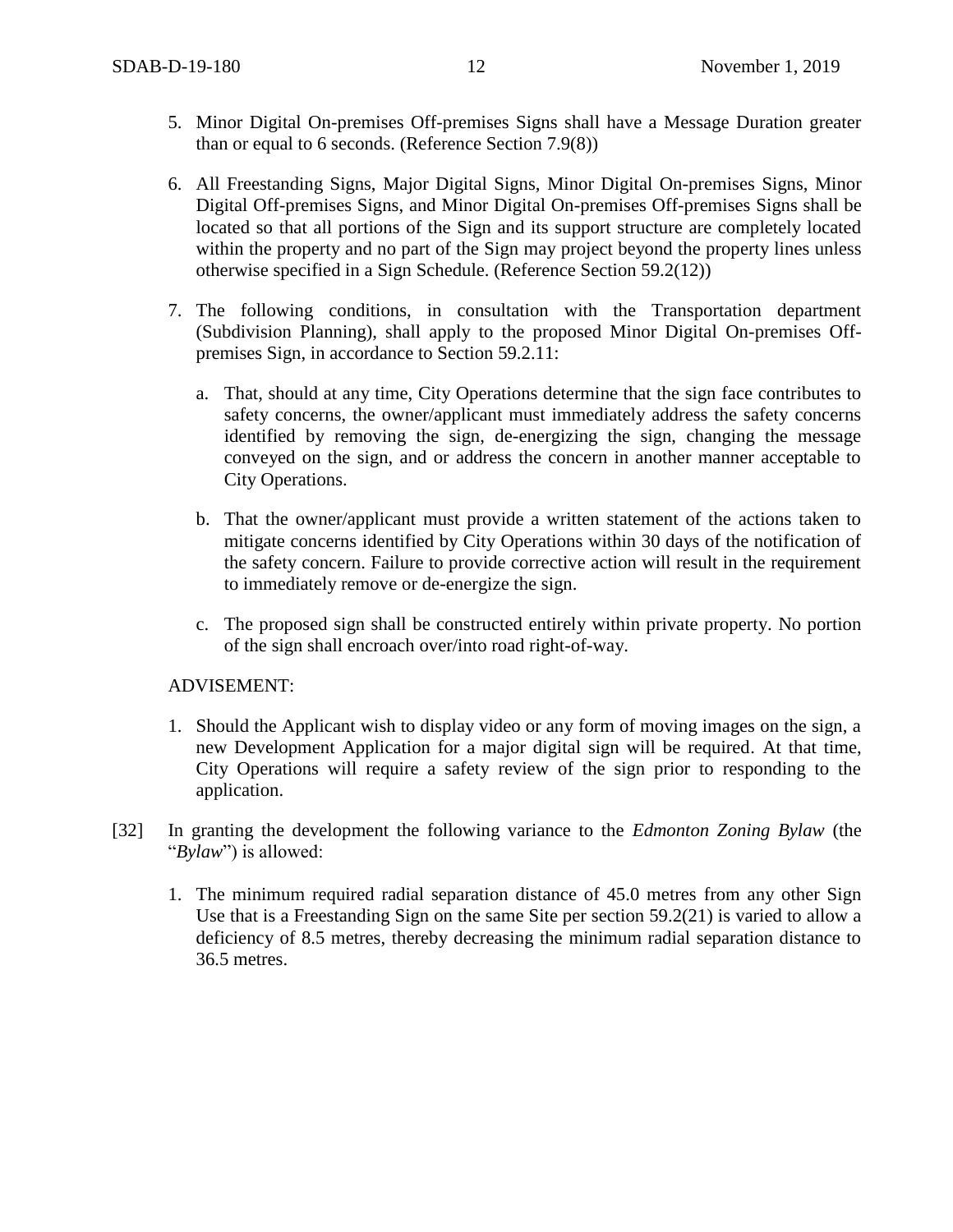#### **Reasons for Decision**

- [33] The proposed development, a Minor Digital On-premises Off-premises Sign, is a listed Use in the DC1 Direct Development Control Provision (Charter Bylaw 18989) ("DC1").
- [34] As the subject Site is within a Direct Control Provision, the Board's authority in this appeal is set out in section 685(4) of the *Municipal Government Act* that states:

685(4) Despite subsections (1), (2) and (3), if a decision with respect to a development permit application in respect of a direct control district

- (a) …
- (b) is made by a development authority, the appeal is limited to whether the development authority followed the directions of council, and if the subdivision and development appeal board finds that the development authority did not follow the directions it may, in accordance with the directions, substitute its decision for the development authority's decision.
- [35] Pursuant to section 685(4), the Board first considered whether the Development Officer followed the directions of Council.
- [36] In the refused Development Permit, the Development Officer provided two reasons for refusal, which included the following:

*1. The Proposed Sign shall have a minimum 45.0 m radial separation distance from any other Sign Use that is a Freestanding Sign on the same Site (Reference Section 59.2(21)).* 

*Required Separation Distance: 45.0 m Proposed Separation Distance: 36.5 m Deficient by: 8.5 m*

*2. Development on the site should function as a walkable commercial centre with a pedestrian-friendly commercial node, creating a sense of place for users. As well as relate to adjacent built forms, roadways, uses, functions and activities, with particular attention to adjacent public transit facilities; include outdoor nodes of character such as wayfinding signage, art work, bike racks, play. seating, landscaped, and hard surfaced areas. Design features within amenity areas shall include hard and soft landscaping elements, seating areas and / or a visual landmark such as a hardscaped plaza, clock tower, water feature or other identifiable feature to facilitate social interaction amongst users and create a sense of place (Reference Bylaw 18820 April 29, 2019 [emphasis added], Section 4.1(a)).*

*The proposed Minor Digital On-premises Off-premises Sign is contrary to Section 4.1 of the DC1 TAMARACK.*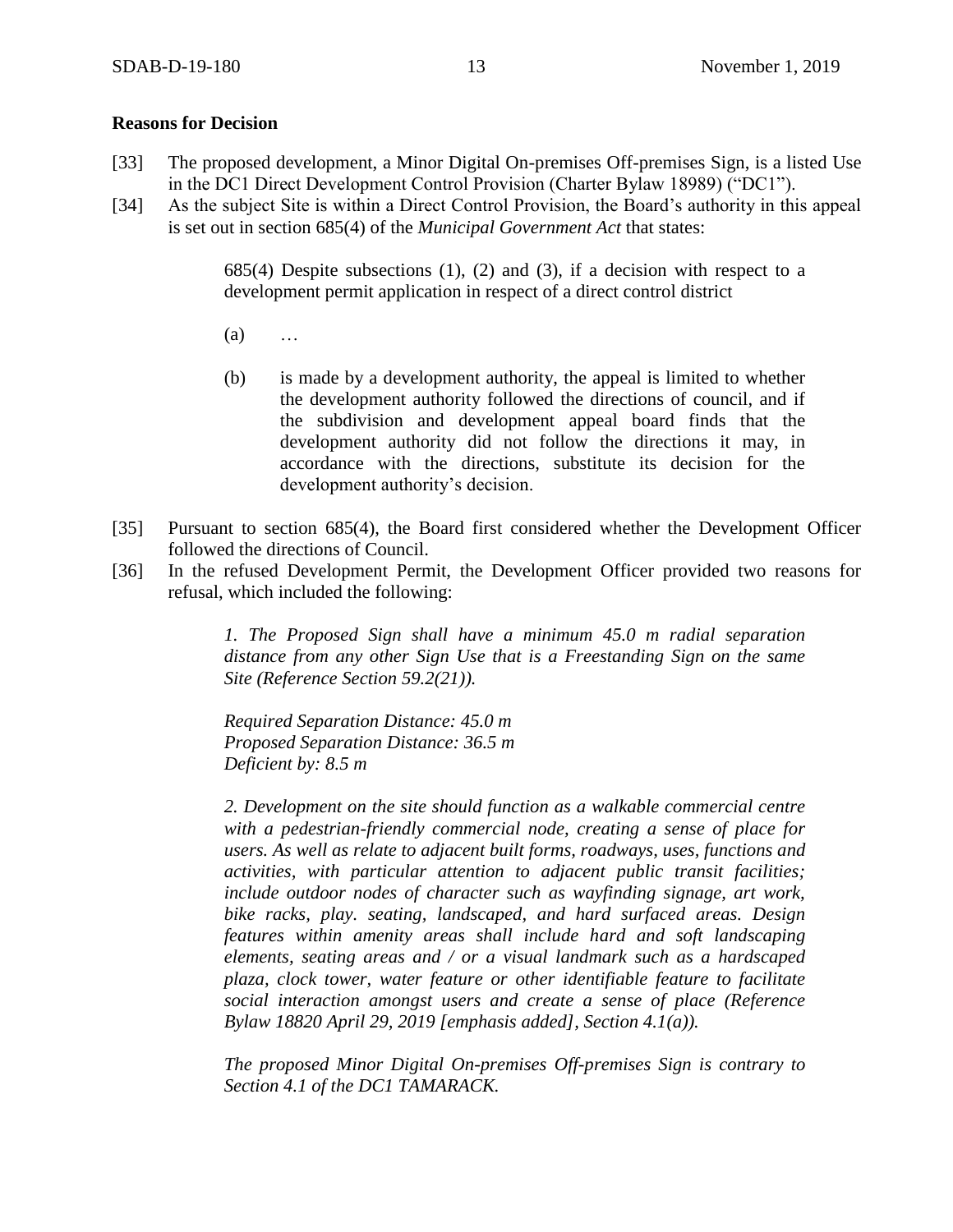[37] The Development Officer did not attend the appeal hearing, but she did provide a written report which reiterates the reasons for refusal and further includes a third reason for refusal, which included the following:

> *It was the opinion of the Development Authority that the requested variance is 'not in keeping with the intentions of City Council as provided in Direct Control Zone TAMARACK Bylaw 18909 [emphasis added]. Upon review of the application, if was found that the development did not comply with the following regulations:*

> *1. The Proposed Sign shall have a minimum 45.0 m radial separation distance from any other Sign Use that is a Freestanding Sign on the same Site (Reference Section 59.2(21)).*

*Required Separation Distance: 45.0 m Proposed Separation Distance: 36.5 m Deficient by: 8.5 m*

*2. Development on the site should function as a walkable commercial centre with a pedestrian-friendly commercial node, creating a sense of place for users. As well as relate to adjacent built forms, roadways, uses, functions and activities, with particular attention to adjacent public transit facilities; include outdoor nodes of character such as wayfinding signage, art work, bike racks, play. seating, landscaped, and hard surfaced areas. Design features within amenity areas shall include hard and soft landscaping elements, seating areas and / or a visual landmark such as a hardscaped plaza, clock tower, water feature or other identifiable feature to facilitate social interaction amongst users and create a sense of place (Reference Bylaw 18820 April 29, 2019, Section 4.1(a)).*

*The proposed Minor Digital On-premises Off-premises Sign is contrary to Section 4.1 of the DC1 TAMARACK.*

*In addition to the above it was found that the Sign does not comply with the following regulation of Sign Schedule 59D:*

*1. The maximum Area shall be 10.0 m 2 for proposed Signs that are Freestanding Signs. (Reference Schedule 59D.3(4)(b)) [emphasis added].*

*Proposed: 18.6 m 2 Exceeds by: 8.6 m 2*

- [38] The Board finds that the Development Officer did not follow the directions of Council for the following reasons:
	- a. The Development Officer incorrectly reviewed the proposed development and rendered her decision under two outdated Charter Bylaws, 18820 and 18909. Charter Bylaw 18820 was signed and passed on April 29, 2019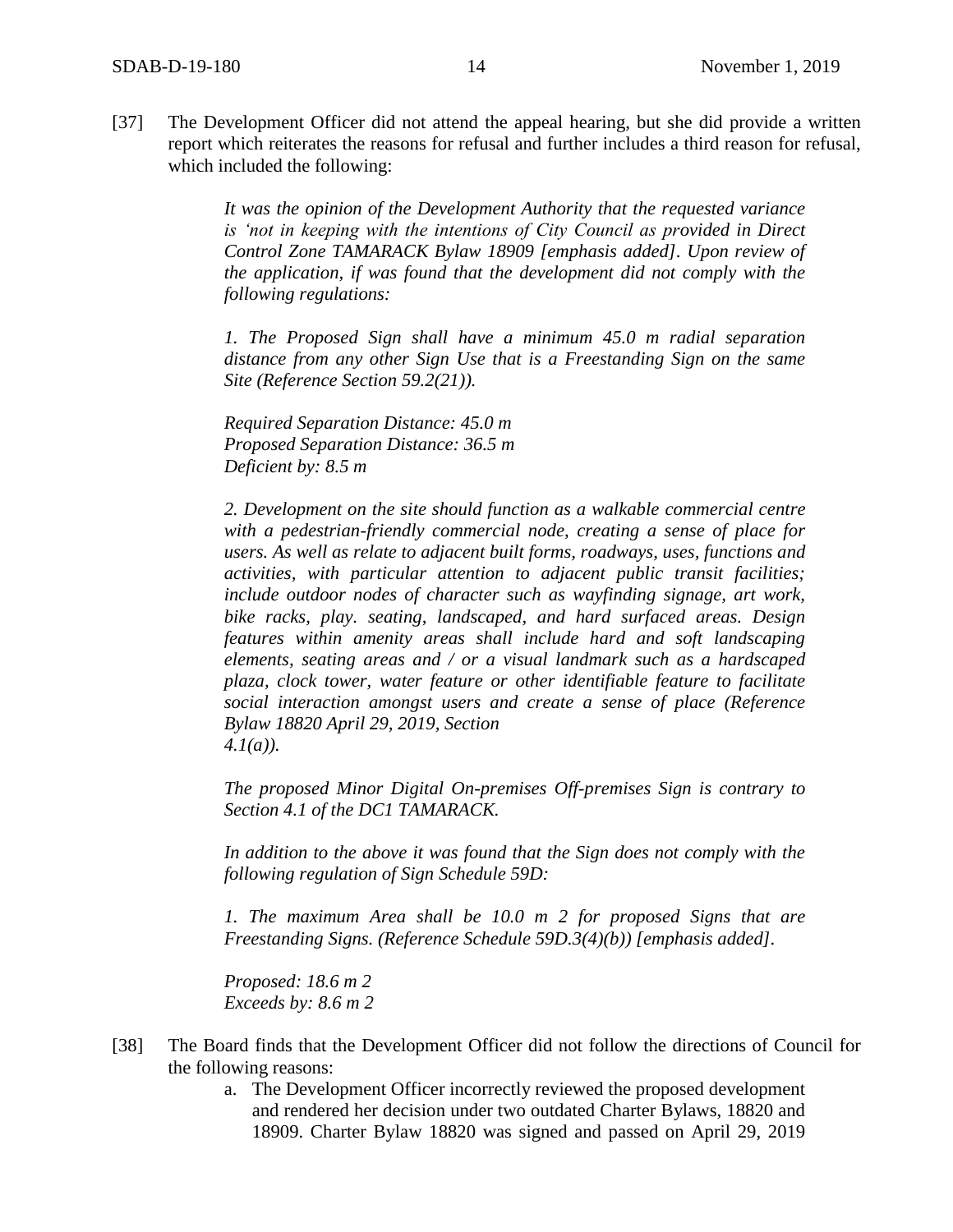and was superseded by Charter Bylaw 18909 that was signed and passed on July 3, 2019. The current DC1 was amended on August 26, 2019, under Charter Bylaw 18989.

- b. The Development Officer incorrectly referenced Sign Schedule D of the *Bylaw* and determined that the proposed Sign exceeded the maximum allowed Sign Area. However, Charter Bylaw 18909 references Sign Schedule E of the *Bylaw* and the proposed Sign is in compliance with Sign Schedule E.
- c. For these reasons, the Board agrees with the Appellant that Council's directions were not followed.
- [39] Pursuant to the Court of Appeal decision, *Garneau Community League v Edmonton (City)*, 2017 ABCA 374, the Board does not have broader powers on an appeal than the Development Authority with respect to land in a Direct Control District. Therefore, the Board is bound by section 11.4(1)(a) of the *Bylaw* that states "a variance shall be considered only in cases of unnecessary hardship or practical difficulties peculiar to the Use, character, or situation of land or a building, which are not generally common to other land in the same Zone."
- [40] Section 59.2(21) of the *Bylaw* states:

Any Sign Use that is a Freestanding Sign shall have a minimum 45.0 m radial separation distance from any other Sign Use that is a Freestanding Sign on the same Site. This separation distance does not apply to different Sign Uses that are co-located on the same Freestanding Sign structure.

The proposed development has a 36.5-metre separation distance from another Freestanding Sign on the same Site and is deficient in the minimum radial separation distance by 8.5 metres.

- [41] In this specific case, the Board was presented with evidence by the Appellant that the irregular shape of the subject Site precludes the development from being able to comply with the 45.0-metre separation distance requirement because of the curved nature of the lot that provides an increased setback from the roadways, which limits the Applicant to provide a Sign in that general location adjacent to the intersection of 17 Street and Maple Road.
- [42] Further, the Board finds that the existing concrete walkways are a requirement of the development agreement for the subject Site and due to its location; the walkways have prohibited the ability for the Sign to be situated further south to meet the minimum 45.0 metre separation distance requirement.
- [43] For these reasons, the Board finds that there is an unnecessary hardship and practical difficulty for this Use on this situation of land to comply with section 59.2(21).
- [44] Pursuant to section 11.3 of the *Bylaw*, the Board may approve, with or without conditions as a Class B Discretionary Development, an application for development that does not comply with this Bylaw where the proposed development would not, in their opinion unduly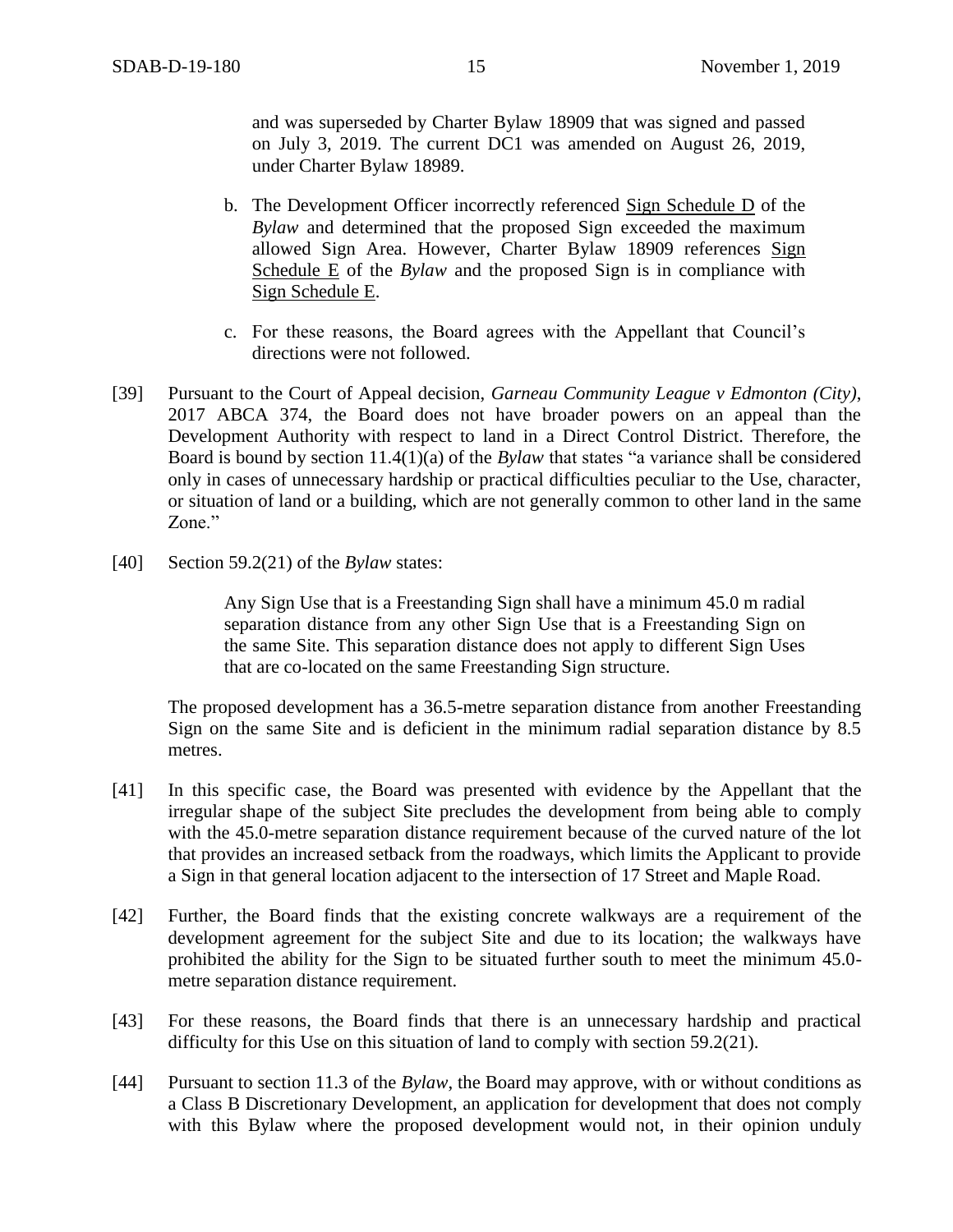interfere with the amenities of the neighbourhood; or materially interfere with or affect the use, enjoyment or value of neighbouring properties.

- [45] The Board grants the variance to section 59.2(21) for the following reasons:
	- a. The subject property is a large and active commercial site with a busy intersection at 17 Street and Maple Road that is surrounded by other large Shopping Centre sites.
	- b. There is a significant separation distance with the residential area to the southwest due to the arterial roadways and the green space of the Public Utility Zone.
	- c. Subdivision Planning (Transportation) does not object to the proposed development.
	- d. The Board did not receive any letters of objection regarding the proposed development and no one attended the hearing in opposition to the proposed development.
- [46] With respect to section 4.1 and 4.11(g) of Charter Bylaw 18989, the Board does not believe the proposed development is in contravention of these sections as the proposed development is a Listed Use that fully complies with all development regulations in the *Bylaw* including Sign Schedule 59E, with the exception of section 59.2(21).
- [47] Based on all of the above, the Board finds the proposed development will not unduly interfere with the amenities of the neighbourhood; or materially interfere with or affect the use, enjoyment or value of neighbouring properties.

Mr. V. Laberge, Presiding Officer Subdivision and Development Appeal Board

c.c. City of Edmonton, Development & Zoning Services, Attn: Ms. K. Mercier / Mr. H. Luke